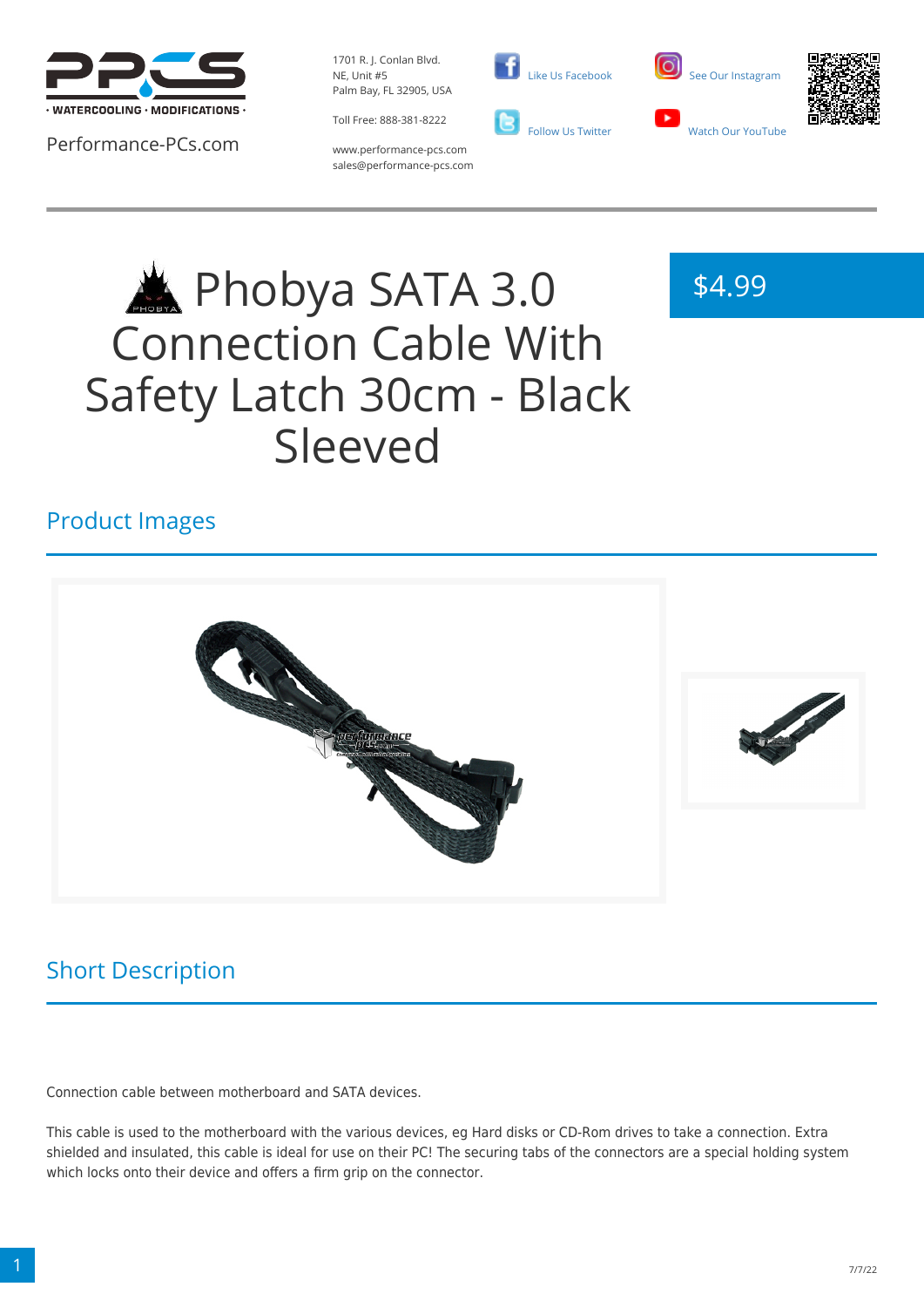### Product Details:

Connection cable between motherboard and SATA devices.

This cable is used to the motherboard with the various devices, eg Hard disks or CD-Rom drives to take a connection. Extra shielded and insulated, this cable is ideal for use on their PC! The securing tabs of the connectors are a special holding system which locks onto their device and offers a firm grip on the connector. This connection can be made with a handle and resolve again and that by pushing on the tabs.

#### **Sleeving:**

This cable is not only useful but also very visually appealing. To the overarching network that wraps the actual cable is very tight and this is precisely the effect which the professional Sleever wants: Complete reconstruction of the cable in order to emphasize the uniqueness of its system even better! Particular attention was paid to the combination of the cable jacket (the sleeve), the plug, and the shrink tubing, that they paint a consistent picture.

#### **Sets:**

Phobyas goal is to give amateur and professional case modders here a bit far to come forward. Sleeving is like a lot of work and costs a lot of time, so you can now convert to the cables of Phobya his entire system just as you would like, just by simply changing cables.

## Specifications

Specifications: Connector: SATA Length of cable: 30 cm Color: black sleeve, black plugs, black shrink tubing Ends: 1x straight, 1x Angled